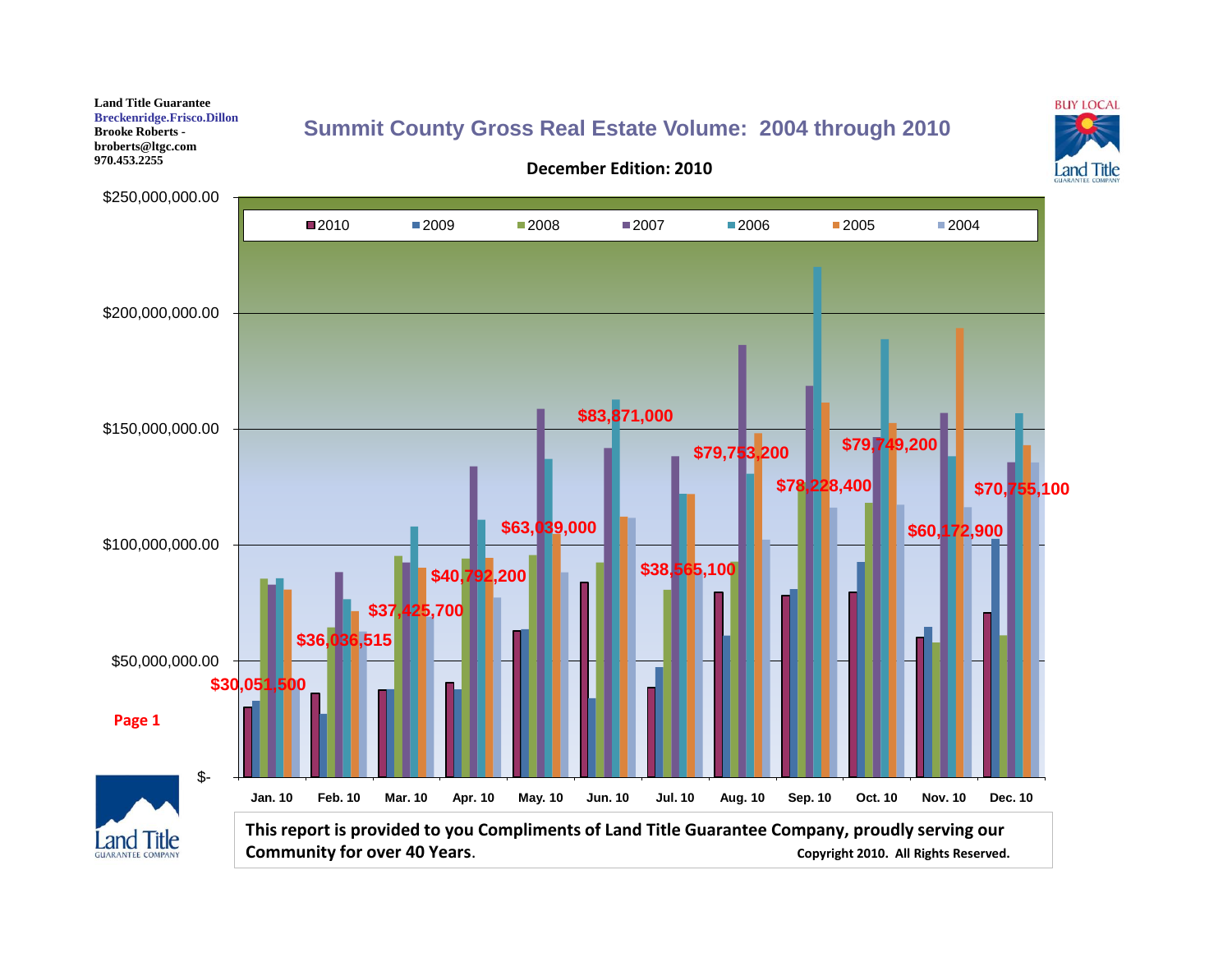# **December Market Analysis by Area**

### **Summit County, Colorado**

### **DECEMBER 2010**

**There were 8 Bank Sales in December 2010, totalling \$2,466,900 in Gross Volume, or \$308,363 per Unit . This accounts for 3.49% of the Overall Gross Volume in Sales.**

Red Text indicates a drop compared to the prior month's value; Green Text indicates a rise, Black Text indicates no change, or no comparision value. Colored Text is not used for % Calculations.

 *Average PPSF is calculated for properties with available Square Footages* **Average & Median Residential Price & PPSF Includes: Statistically Viable Sales Only.**

*Compliments of:*

Area \$ Volume Transactions % of \$ Volume # of Transactio ns % of Transactio ns Average \$ **Transaction** Price Median \$ **Transaction** Price Average \$ Residential Price Median \$ Residential Price Average \$ Residential PPSF **Blue River & South to County Line \$795,000 1% 4 3% \$198,750 \$100,000 \$332,500 dna \$ 153 [Breckenridge](http://www.luckymountainhome.com/breckenridge_real_estate/) \$25,681,600 36% 55 36% \$466,938 \$439,000 \$510,226 \$470,000 \$ 374 Breckenridge Golf Course \$6,840,300 10% 7 5% \$977,186 \$986,300 \$1,130,883 \$1,130,650 \$ 337 Central Summit County (non-town) \$0 0% 0 0% \$0 \$0 \$0 \$0 \$ - Copper Mountain \$7,173,000 10% 8 5% \$896,625 \$361,000 \$1,120,167 \$822,500 \$ 412 Corinthian Hills & Summerwood \$0 0% 0 0% \$0 \$0 \$0 \$0 \$ - Dillon Town & Lake \$517,600 1% 2 1% \$258,800 dna \$258,800 dna \$ 325 Dillon Valley \$270,000 0% 2 1% \$135,000 dna \$135,000 dna \$ 180 Farmers Corner \$1,038,800 1% 1 1% \$1,038,800 dna \$1,038,800 dna \$ 363 Frisco \$4,167,200 6% 13 8% \$320,554 \$290,000 \$323,100 \$294,500 \$ 206 Heeney \$310,000 0% 1 1% \$310,000 dna \$310,000 dna \$ 189 Keystone \$5,198,500 7% 16 10% \$324,906 \$302,500 \$344,233 \$315,000 \$ 308 Montezuma \$200,000 0% 1 1% \$200,000 dna \$200,000 dna \$ 439 North Summit County (rural) \$4,700,000 7% 2 1% \$2,350,000 dna \$2,270,000 dna \$ 487 Peak 7 \$790,000 1% 2 1% \$395,000 dna \$395,000 dna \$ 191 [Silverthorne](http://www.luckymountainhome.com/silverthorne_real_estate/) \$5,702,800 8% 14 9% \$407,343 \$334,000 \$421,654 \$335,000 \$ 228 Summit Cove \$2,653,400 4% 7 5% \$379,057 \$247,500 \$379,057 \$247,500 \$ 238 Wildernest \$2,185,200 3% 10 6% \$218,520 \$194,450 \$218,520 \$194,450 \$ 237 Woodmoor \$755,000 1% 2 1% \$377,500 dna \$625,000 dna \$ 244 Quit Claim Deeds \$1,776,700 3% 7 5% \$253,814 \$60,000 \$0 \$0 \$ - TOTAL \$70,755,100 100% 154 100% \$469,241 \$317,450 \$492,512 \$350,000 \$ 307**

Please note: The above figures do not include time share interests or refinance transactions. Average & Median price calculations do not include Quit Claim Deed transactions

Calculations are an unofficial tabulation of Summit County records that are believed to be reasonably accurate but are not guaranteed.

| <b>Land Title Guarantee</b><br><b>Breckenridge.Frisco.Dillon</b> | Calculations are an unomicial tabulation or Summit County records that are believed to be reasonably accurate but are not quaranteed.<br><b>Dillon</b><br><b>Land Title</b> | <b>Frisco</b><br><b>Land Title</b>               | <b>Breckenridge</b><br><b>Land Title</b>                | <b>BU)</b>          |
|------------------------------------------------------------------|-----------------------------------------------------------------------------------------------------------------------------------------------------------------------------|--------------------------------------------------|---------------------------------------------------------|---------------------|
| <b>Brooke Roberts - broberts@ltgc.com</b><br>970.453.2255        | <b>256 Dillon Ridge</b><br><b>Dillon, CO 80435</b>                                                                                                                          | <b>60 Main Street</b><br><b>Frisco, CO 80443</b> | <b>200 North Ridge Street</b><br>Breckenridge, CO 80424 |                     |
|                                                                  | 970.262.1883                                                                                                                                                                | 970.668.2205                                     | 970.453.2255                                            |                     |
| <b>Land Title</b><br><b>GUARANTEE COMPANY</b>                    | This report is provided to you Compliments of Land Title Guarantee Company, proudly serving our<br><b>Community for over 40 Years.</b>                                      |                                                  | Copyright 2010. All Rights Reserved.                    | Lar<br><b>GUARA</b> |



**Page 2**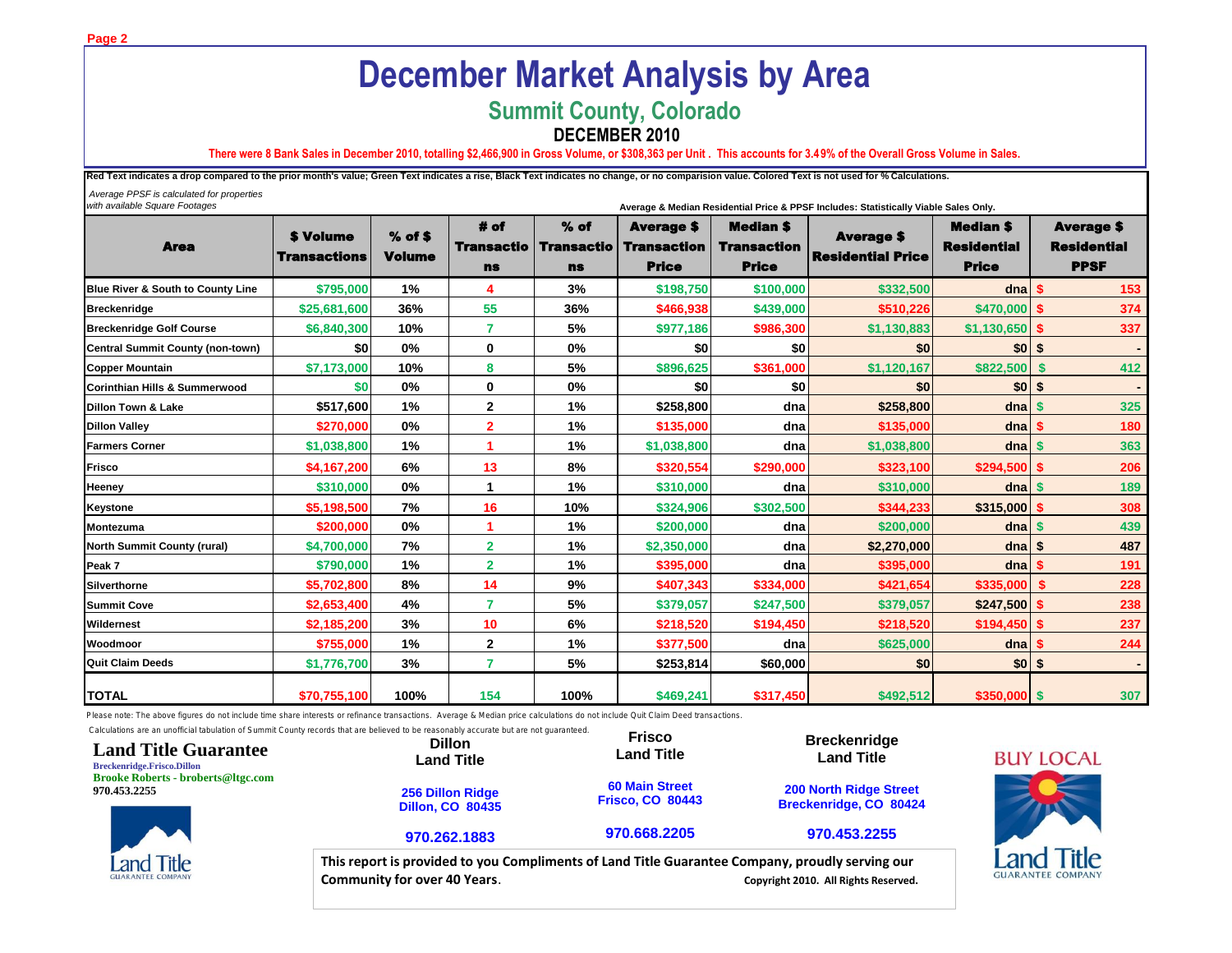## **December Market Analysis by Area**

**Summit County, Colorado**

**FULL YEAR 2010**

**There have been 50 Bank Sales YTD through December 2010, totalling \$19,622,100 in Gross Volume, or \$392,442 per Unit . This accounts for 2.81% of the Overall Gross Volume in Sales.**

| Average PPSF is calculated for properties<br>with available Square Footages<br>Average & Median Residential Price & PPSF Includes: Statistically Viable Sales Only. |                                         |                            |                                        |                                          |                                                         |                                                        |                                               |                                                        |                                                        |  |  |
|---------------------------------------------------------------------------------------------------------------------------------------------------------------------|-----------------------------------------|----------------------------|----------------------------------------|------------------------------------------|---------------------------------------------------------|--------------------------------------------------------|-----------------------------------------------|--------------------------------------------------------|--------------------------------------------------------|--|--|
| <b>Area</b>                                                                                                                                                         | <b>\$ Volume</b><br><b>Transactions</b> | $%$ of \$<br><b>Volume</b> | # of<br><b>Transactio</b><br><b>ns</b> | $%$ of<br><b>Transactio</b><br><b>ns</b> | <b>Average \$</b><br><b>Transaction</b><br><b>Price</b> | <b>Median \$</b><br><b>Transaction</b><br><b>Price</b> | <b>Average \$</b><br><b>Residential Price</b> | <b>Median \$</b><br><b>Residential</b><br><b>Price</b> | <b>Average \$</b><br><b>Residential</b><br><b>PPSF</b> |  |  |
| <b>Blue River &amp; South to County Line</b>                                                                                                                        | \$24,492,100                            | 4%                         | 64                                     | 5%                                       | \$382,689                                               | \$365.000                                              | \$509,493                                     | $$525.000$ \$                                          | 228                                                    |  |  |
| <b>Breckenridge</b>                                                                                                                                                 | \$246,301,600                           | 35%                        | 340                                    | 26%                                      | \$724,416                                               | \$465,150                                              | \$674,931                                     | $$475,000$ \$                                          | 437                                                    |  |  |
| <b>Breckenridge Golf Course</b>                                                                                                                                     | \$74,619,700                            | 11%                        | 104                                    | 8%                                       | \$717,497                                               | \$507,500                                              | \$1,058,998                                   | $$983,150$ \$                                          | 323                                                    |  |  |
| Central Summit County (non-town)                                                                                                                                    | \$0                                     | 0%                         | 0                                      | 0%                                       | \$0                                                     | \$0                                                    | \$0                                           | \$0 <sub>1</sub>                                       | \$                                                     |  |  |
| Copper Mountain Less Ski Area Sale                                                                                                                                  | \$25,981,800                            | 4%                         | 44                                     | 3%                                       | \$590,495                                               | \$385,000                                              | \$632,820                                     | \$393,000                                              | \$<br>419                                              |  |  |
| <b>Corinthian Hills &amp; Summerwood</b>                                                                                                                            | \$4,538,900                             | 1%                         | 9                                      | 1%                                       | \$504,322                                               | \$437,000                                              | \$630,750                                     | $$660,000$ \$                                          | 233                                                    |  |  |
| <b>Dillon Town &amp; Lake</b>                                                                                                                                       | \$12.940.400                            | 2%                         | 29                                     | 2%                                       | \$446.221                                               | \$295,000                                              | \$471,362                                     | $$302,150$ \$                                          | 294                                                    |  |  |
| <b>Dillon Valley</b>                                                                                                                                                | \$8,176,500                             | 1%                         | 40                                     | 3%                                       | \$204,413                                               | \$155,000                                              | \$208,700                                     | \$160,000                                              | 194<br>\$                                              |  |  |
| <b>Farmers Corner</b>                                                                                                                                               | \$3,356,200                             | 0%                         | $\overline{\phantom{a}}$               | 1%                                       | \$479,457                                               | \$429,000                                              | \$503,533                                     | $$454,500$ \$                                          | 244                                                    |  |  |
| <b>Frisco</b>                                                                                                                                                       | \$68,854,800                            | 10%                        | 150                                    | 11%                                      | \$459,032                                               | \$385,000                                              | \$472,564                                     | $$400,000$ \$                                          | 291                                                    |  |  |
| <b>Heeney</b>                                                                                                                                                       | \$2,063,000                             | 0%                         | 11                                     | 1%                                       | \$187,545                                               | \$107,000                                              | \$248,417                                     | $$270,000$ \$                                          | 228                                                    |  |  |
| <b>Keystone</b>                                                                                                                                                     | \$65,933,415                            | 9%                         | 178                                    | 13%                                      | \$370,412                                               | \$302,500                                              | \$400.221                                     | $$330,000$ \$                                          | 338                                                    |  |  |
| Montezuma                                                                                                                                                           | \$1,040,000                             | $0\%$                      | 5                                      | 0%                                       | \$208,000                                               | \$140,000                                              | \$266,667                                     | $$200,000$ \$                                          | 366                                                    |  |  |
| <b>North Summit County (rural)</b>                                                                                                                                  | \$10,395,000                            | 1%                         | 12                                     | 1%                                       | \$866,250                                               | \$700,000                                              | \$830,000                                     | \$700,000                                              | 234<br>-\$                                             |  |  |
| Peak 7                                                                                                                                                              | \$6,979,700                             | 1%                         | 13                                     | 1%                                       | \$536,900                                               | \$554,000                                              | \$536,900                                     | $$554,000$ \$                                          | 218                                                    |  |  |
| Silverthorne                                                                                                                                                        | \$75,753,500                            | 11%                        | 125                                    | 9%                                       | \$606,028                                               | \$479,000                                              | \$627,148                                     | $$531,500$ \$                                          | 252                                                    |  |  |
| <b>Summit Cove</b>                                                                                                                                                  | \$17,792,100                            | 3%                         | 45                                     | 3%                                       | \$395,380                                               | \$340,500                                              | \$445.846                                     | $$390,000$ \$                                          | 229                                                    |  |  |
| Wildernest                                                                                                                                                          | \$34,044,700                            | 5%                         | 101                                    | 8%                                       | \$337,076                                               | \$294,000                                              | \$336,824                                     | \$292,000                                              | 249<br>\$                                              |  |  |
| Woodmoor                                                                                                                                                            | \$11,141,900                            | 2%                         | 19                                     | 1%                                       | \$586,416                                               | \$595.000                                              | \$672,306                                     | \$680,000                                              | \$<br>242                                              |  |  |
| <b>Quit Claim Deeds</b>                                                                                                                                             | \$4,034,500                             | 1%                         | 23                                     | 2%                                       | \$175,413                                               | \$108,200                                              | \$0                                           | \$0 <sub>1</sub>                                       | \$                                                     |  |  |
| <b>TOTAL</b>                                                                                                                                                        | \$698,439,815                           | 100%                       | 1319                                   | 100%                                     | \$535,807                                               | \$379,000                                              | \$554,802                                     | $$423,750$ \$                                          | 326                                                    |  |  |

Please note: The above figures do not include time share interests or refinance transactions. Average & Median price calculations do not include Quit Claim Deed transactions.

Calculations are an unofficial tabulation of Summit County records that are believed to be reasonably accurate but are not guaranteed.

| <b>Land Title Guarantee</b><br><b>Breckenridge.Frisco.Dillon</b><br><b>Brooke Roberts - broberts@ltgc.com</b> | <b>Dillon</b><br><b>Land Title</b>                 | <b>Frisco</b><br><b>Land Title</b>               | <b>Breckenridge</b><br><b>Land Title</b>                                                                                                | Bl  |
|---------------------------------------------------------------------------------------------------------------|----------------------------------------------------|--------------------------------------------------|-----------------------------------------------------------------------------------------------------------------------------------------|-----|
| 970.453.2255                                                                                                  | <b>256 Dillon Ridge</b><br><b>Dillon, CO 80435</b> | <b>60 Main Street</b><br><b>Frisco, CO 80443</b> | <b>200 North Ridge Street</b><br>Breckenridge, CO 80424                                                                                 |     |
|                                                                                                               | 970.262.1883                                       | 970.668.2205                                     | 970.453.2255                                                                                                                            |     |
| Title<br><b>GUARANTEE COMPANY</b>                                                                             | <b>Community for over 40 Years.</b>                |                                                  | This report is provided to you Compliments of Land Title Guarantee Company, proudly serving our<br>Copyright 2010. All Rights Reserved. | GUA |

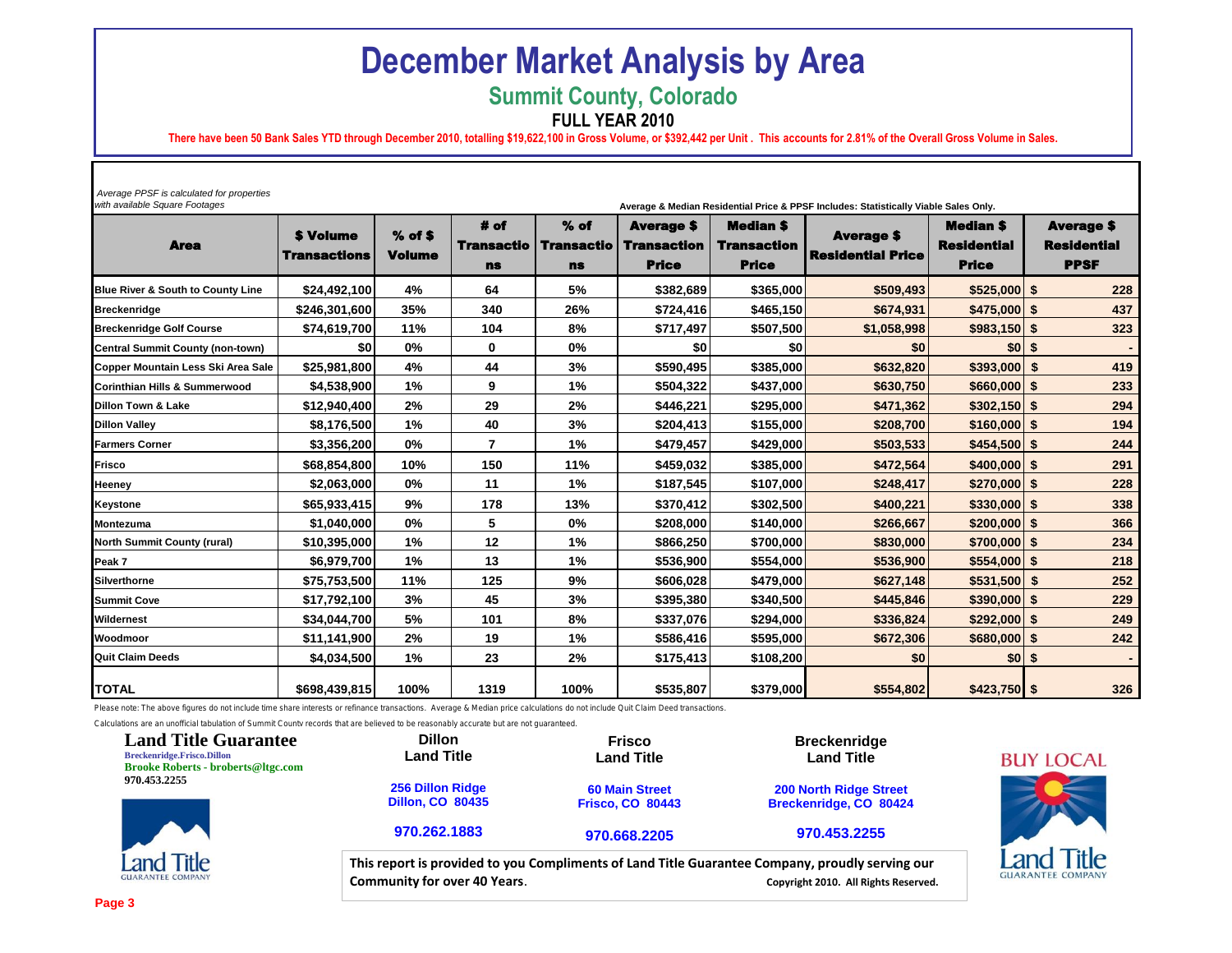## **DECEMBER MARKET SNAPSHOT**

#### **Ket Snapshot by Area &** I **Pitkin County, County, County, County, County, County, County, County, County, County, County, County, County, Market Snapshot by Area & Property Type Comparison Summit County, Colorado**

|                                      | Full Year 2009 vs. Full Year 2010                    |                                                      |                                         |                                                     |                                                     |                                  |                                                                |                                                         |                                                                |  |  |
|--------------------------------------|------------------------------------------------------|------------------------------------------------------|-----------------------------------------|-----------------------------------------------------|-----------------------------------------------------|----------------------------------|----------------------------------------------------------------|---------------------------------------------------------|----------------------------------------------------------------|--|--|
| <b>Area</b>                          | <b>Average Price</b><br><b>Single Family</b><br>2009 | <b>Average Price</b><br><b>Single Family</b><br>2010 | %<br><b>Change</b><br>vs. Prior<br>Year | <b>Average Price</b><br><b>Multi-Family</b><br>2009 | <b>Average Price</b><br><b>Multi-Family</b><br>2010 | %<br>Change<br>vs. Prior<br>Year | <b>Average Price</b><br><b>Residential</b><br><b>Land 2009</b> | Average Price<br><b>Residential</b><br><b>Land 2010</b> | $\boldsymbol{\%}$<br><b>Change</b><br>vs. Prior<br><b>Year</b> |  |  |
| <b>Blue River</b>                    | \$583,119                                            | \$569,870                                            | $-2%$                                   | \$238,750                                           | \$137,167                                           | $-43%$                           | \$156,130                                                      | \$117,439                                               | $-25%$                                                         |  |  |
| <b>Breckenridge</b>                  | \$1,165,304                                          | \$925,045                                            | $-21%$                                  | \$493,262                                           | \$591,193                                           | 20%                              | \$397,833                                                      | \$727,038                                               | 83%                                                            |  |  |
| <b>Breckenridge Golf Course</b>      | \$1,323,073                                          | \$1,321,675                                          | 0%                                      | \$500,125                                           | \$416,900                                           | $-17%$                           | \$427,325                                                      | \$247,527                                               | $-42%$                                                         |  |  |
| <b>Central Summit County (Rural)</b> | \$0                                                  | \$0                                                  | 0%                                      | \$0                                                 | \$0                                                 | 0%                               | \$0                                                            | \$0                                                     | $0\%$                                                          |  |  |
| <b>Copper Mountain</b>               | \$2,650,000                                          | \$1,742,917                                          | $-34%$                                  | \$485,617                                           | \$436,921                                           | $-10%$                           | \$0                                                            | \$0                                                     | 0%                                                             |  |  |
| <b>Corinthian Hills/Summerwood</b>   | \$825,750                                            | \$637,375                                            | $-23%$                                  | \$783,600                                           | \$617,500                                           | $-21%$                           | \$0                                                            | \$251,467                                               | 0%                                                             |  |  |
| Dillon Town & Lake                   | \$592,000                                            | \$772,300                                            | 30%                                     | \$326,622                                           | \$312,041                                           | $-4%$                            | \$0                                                            | \$0                                                     | 0%                                                             |  |  |
| <b>Dillon Valley</b>                 | \$342,971                                            | \$364,227                                            | 6%                                      | \$149,486                                           | \$147,600                                           | $-1%$                            | \$0                                                            | \$0                                                     | 0%                                                             |  |  |
| <b>Farmers Corner</b>                | \$414,867                                            | \$503,533                                            | 21%                                     | \$0                                                 | \$0                                                 | $0\%$                            | \$222,667                                                      | \$335,000                                               | 50%                                                            |  |  |
| Frisco                               | \$705,577                                            | \$688,010                                            | $-2%$                                   | \$382,975                                           | \$387,691                                           | 1%                               | \$385,000                                                      | \$348,750                                               | -9%                                                            |  |  |
| <b>Heeney</b>                        | \$495,000                                            | \$248,417                                            | $-50%$                                  | \$0                                                 | \$0                                                 | 0%                               | \$0                                                            | \$0                                                     | $0\%$                                                          |  |  |
| <b>Keystone</b>                      | \$1,278,333                                          | \$703,200                                            | -45%                                    | \$397,531                                           | \$368,878                                           | -7%                              | \$458,125                                                      | \$57,667                                                | -87%                                                           |  |  |
| Montezuma                            | \$0                                                  | \$266,667                                            | n/a                                     | \$0                                                 | \$0                                                 | 0%                               | \$0                                                            | \$120,000                                               | $0\%$                                                          |  |  |
| <b>North Summit County (Rural)</b>   | \$1,176,329                                          | \$830,000                                            | $-29%$                                  | \$0                                                 | \$0                                                 | 0%                               | \$1,475,000                                                    | \$938,750                                               | $-36%$                                                         |  |  |
| Peak 7                               | \$809,750                                            | \$536,900                                            | $-34%$                                  | \$0                                                 | \$0                                                 | 0%                               | \$291,250                                                      | \$0                                                     | n/a                                                            |  |  |
| <b>Silverthorne</b>                  | \$857,360                                            | \$716,759                                            | $-16%$                                  | \$469,657                                           | \$407,755                                           | $-13%$                           | \$302,265                                                      | \$329,625                                               | 9%                                                             |  |  |
| <b>Summit Cove</b>                   | \$539,805                                            | \$543,622                                            | 1%                                      | \$252,933                                           | \$225,850                                           | $-11%$                           | \$192,000                                                      | \$139,500                                               | $-27%$                                                         |  |  |
| Wildernest                           | \$465,414                                            | \$550,996                                            | 18%                                     | \$287,397                                           | \$259,485                                           | $-10%$                           | \$347,000                                                      | \$245,000                                               | $-29%$                                                         |  |  |
| Woodmoor                             | \$918,524                                            | \$726,357                                            | $-21%$                                  | \$328,330                                           | \$293,950                                           | $-10%$                           | \$0                                                            | \$127,500                                               | n/a                                                            |  |  |
| Gross Live Average:                  | \$905,030                                            | \$770,797                                            | $-15%$                                  | \$398,051                                           | \$425,080                                           | 7%                               | \$399,025                                                      | \$336,625                                               | $-16%$                                                         |  |  |

Please note: The above figures are an unofficial tabulation of Summit County records that are believed to be reasonably accurate. Sales belived to be inaccurate indicators of the market have been eliminated.

| Full Interest, Fee Simple, Arms-Length transactions only, are shown in the Market Snapshot Report.<br><b>Area</b> | <b>Median Price</b><br><b>Single Family</b><br>2009 | <b>Median Price</b><br><b>Single Family</b><br>2010 | %<br>Change<br>vs. Prior<br><b>Year</b> | <b>Median Price</b><br><b>Multi-Family</b><br>2009 | <b>Median Price</b><br><b>Multi-Family</b><br>2010 | %<br><b>Change</b><br>vs. Prior<br><b>Year</b> | Median Price<br><b>Residential</b><br><b>Land 2009</b> | <b>Median Price</b><br><b>Residential</b><br><b>Land 2010</b> | %<br><b>Change</b><br>vs. Prior<br><b>Vesr</b> |
|-------------------------------------------------------------------------------------------------------------------|-----------------------------------------------------|-----------------------------------------------------|-----------------------------------------|----------------------------------------------------|----------------------------------------------------|------------------------------------------------|--------------------------------------------------------|---------------------------------------------------------------|------------------------------------------------|
| <b>Blue River</b>                                                                                                 | \$547,450                                           | \$590.000                                           | 8%                                      | dna                                                | \$157,500                                          | n/a                                            | \$147,650                                              | \$115,000                                                     | $-22%$                                         |
| <b>Breckenridge</b>                                                                                               | \$800,000                                           | \$735,000                                           | $-8%$                                   | \$410,000                                          | \$425,000                                          | 4%                                             | \$415,000                                              | \$710,000                                                     | 71%                                            |
| <b>Breckenridge Golf Course</b>                                                                                   | \$1,292,500                                         | \$1,175,000                                         | $-9%$                                   | \$402,000                                          | \$385,850                                          | $-4%$                                          | \$399,000                                              | \$255,300                                                     | $-36%$                                         |
| <b>Central Summit County (Rural)</b>                                                                              | \$0                                                 | \$0                                                 | 0%                                      | \$0                                                | \$0                                                | 0%                                             | \$0                                                    | \$0                                                           | 0%                                             |
| <b>Copper Mountain</b>                                                                                            | dna                                                 | \$1,425,000                                         | n/a                                     | \$405,000                                          | \$372,500                                          | $-8%$                                          | \$0                                                    | \$0                                                           | 0%                                             |
| <b>Corinthian Hills/Summerwood</b>                                                                                | \$874,500                                           | \$660,000                                           | $-25%$                                  | dna                                                | dna                                                | n/a                                            | \$0                                                    | \$224,500                                                     | 0%                                             |
| Dillon Town & Lake                                                                                                | dna                                                 | \$462,500                                           | n/a                                     | \$314,900                                          | \$273,000                                          | $-13%$                                         | \$0                                                    | \$0                                                           | 0%                                             |
| <b>Dillon Valley</b>                                                                                              | \$340,000                                           | \$365,000                                           | 7%                                      | \$137,000                                          | \$127,000                                          | $-7%$                                          | \$0                                                    | \$0                                                           | 0%                                             |
| <b>Farmers Corner</b>                                                                                             | \$395,000                                           | \$454,500                                           | 15%                                     | \$0                                                | \$0                                                | 0%                                             | \$230,000                                              | dna                                                           | 0%                                             |
| Frisco                                                                                                            | \$628,500                                           | \$522,500                                           | $-17%$                                  | \$335,000                                          | \$350,000                                          | 4%                                             | dna                                                    | \$347,500                                                     | 0%                                             |
| <b>Heeney</b>                                                                                                     | dna                                                 | \$270,000                                           | n/a                                     | \$0                                                | \$0                                                | 0%                                             | \$0                                                    | \$0                                                           | 0%                                             |
| <b>Keystone</b>                                                                                                   | \$1,265,000                                         | \$530,000                                           | $-58%$                                  | \$330,000                                          | \$315,500                                          | $-4%$                                          | \$395,000                                              | \$48,000                                                      | 0%                                             |
| Montezuma                                                                                                         | \$0                                                 | \$200.000                                           | n/a                                     | \$0                                                | \$0                                                | 0%                                             | \$0                                                    | dna                                                           | n/a                                            |
| <b>North Summit County (Rural)</b>                                                                                | \$654,800                                           | \$700,000                                           | 7%                                      | \$0                                                | \$0                                                | 0%                                             | \$1,500,000                                            | \$617,500                                                     | -59%                                           |
| Peak 7                                                                                                            | \$815,000                                           | \$554,000                                           | $-32%$                                  | \$0                                                | \$0                                                | 0%                                             | dna                                                    | \$0                                                           | 0%                                             |
| <b>Silverthorne</b>                                                                                               | \$735,000                                           | \$654,500                                           | $-11%$                                  | \$430.000                                          | \$417.000                                          | $-3%$                                          | \$312,500                                              | \$290,000                                                     | $-7%$                                          |
| <b>Summit Cove</b>                                                                                                | \$479,900                                           | \$540,000                                           | 13%                                     | \$248,750                                          | \$221,900                                          | $-11%$                                         | dna                                                    | dna                                                           | n/a                                            |
| Wildernest                                                                                                        | \$447,500                                           | \$475,000                                           | 6%                                      | \$256,000                                          | \$232,000                                          | -9%                                            | dna                                                    | dna                                                           | 0%                                             |
| Woodmoor                                                                                                          | \$800,000                                           | \$747,500                                           | $-7%$                                   | \$299,000                                          | dna                                                | n/a                                            | \$0                                                    | dna                                                           | 0%                                             |
| Gross Live Median:                                                                                                | \$695,750                                           | \$605,000                                           | $-13%$                                  | \$330,000                                          | \$327,500                                          | $-1%$                                          | \$340,000                                              | \$185,000                                                     | -46%                                           |

**Land Title Guarantee Breckenridge.Frisco.Dillon Brooke Roberts 970.453.2255**

**Breckenridge Land Title 200 North Ridge Street Breckenridge, CO 80424 Frisco Land Title 60 Main Street Frisco, CO 80443 Dillon Land Title 256 Dillon Ridge Dillon, CO 80435**



**970.453.2255 970.668.2205 This report is provided to you Compliments of Land Title Guarantee Company, proudly serving our 970.262.1883** Community for over 40 Years. **Community for over 40 Years**.

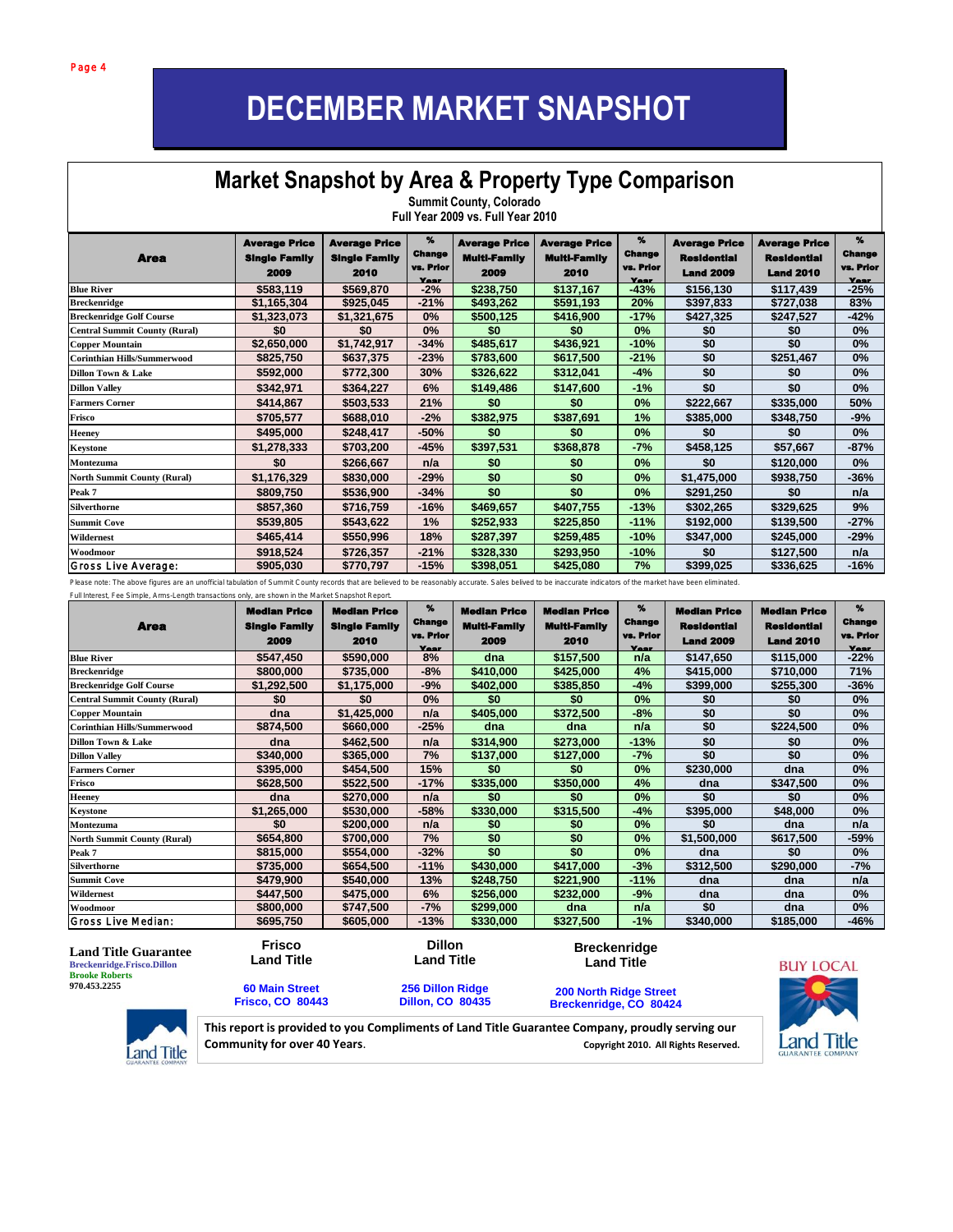### **December Market Analysis % Change % Change: 2004 through 2010**

### Month to Month Comparison # of Transactions and \$ Volume

| Month                          | 2004            | % Change<br>04 to 05 | 2005            | % Change 05<br>to 06 | 2006            | % Change<br>06 to 07 | 2007            | % Change<br>07 to 08 | 2008            | % Change 08<br>to 09 | 2009          | $\sqrt{ }$ Change 09<br>to $10$ | 2010          |
|--------------------------------|-----------------|----------------------|-----------------|----------------------|-----------------|----------------------|-----------------|----------------------|-----------------|----------------------|---------------|---------------------------------|---------------|
| January                        | \$41.825.900    | 93%                  | \$80,788,900    | 6%                   | \$85,701,700    | $-3%$                | \$82.933.400    | 3%                   | \$85,497,600    | $-62%$               | \$32.813.600  | $-8%$                           | \$30,051,500  |
| February                       | \$62,725,300    | 15%                  | \$72,151,200    | 6%                   | \$76,698,900    | 15%                  | \$88,392,000    | $-27%$               | \$64,539,900    | $-58%$               | \$27,246,500  | 32%                             | \$36,036,515  |
| March                          | \$69,129,000    | 30%                  | \$90,177,800    | 20%                  | \$108,018,500   | $-14%$               | \$92,555,500    | 3%                   | \$95,396,600    | $-60%$               | \$37,878,500  | $-1%$                           | \$37,425,700  |
| April                          | \$77,378,000    | 22%                  | \$94.438.600    | 17%                  | \$110,949,200   | 21%                  | \$133,878,100   | $-30%$               | \$94,201,300    | $-60%$               | \$37.792.900  | 8%                              | \$40,792,200  |
| May                            | \$88,236,800    | 19%                  | \$104,834,400   | 31%                  | \$137,133,800   | 16%                  | \$158,745,300   | -40%                 | \$95,667,500    | $-33%$               | \$63,752,300  | $-1%$                           | \$63,039,000  |
| June                           | \$111.700.400   | 0%                   | \$112,232,799   | 45%                  | \$162,725,600   | $-13%$               | \$141,802,500   | $-35%$               | \$92,536,900    | $-63%$               | \$34,049,300  | 146%                            | \$83,871,000  |
| July                           | \$89,310,400    | 37%                  | \$122,040,800   | 0%                   | \$122,097,500   | 13%                  | \$138,251,700   | $-42%$               | \$80,686,100    | $-41%$               | \$47,401,000  | -19%                            | \$38,565,100  |
| August                         | \$102,320,900   | 45%                  | \$148,269,200   | $-12%$               | \$130,811,400   | 42%                  | \$186,302,600   | -50%                 | \$92,825,200    | $-34%$               | \$60,975,000  | 31%                             | \$79,753,200  |
| September                      | \$116.154.100   | 39%                  | \$161,353,500   | 36%                  | \$219.939.000   | $-23%$               | \$168,704,900   | $-25%$               | \$127,090,100   | $-36%$               | \$81.015.200  | $-3%$                           | \$78,228,400  |
| October                        | \$117,417,900   | 30%                  | \$152,693,400   | 24%                  | \$188,770,200   | $-22%$               | \$146,546,900   | $-19%$               | \$118,230,800   | $-22%$               | \$92,709,100  | -14%                            | \$79,749,200  |
| November                       | \$116,352,500   | 66%                  | \$193,562,600   | $-29%$               | \$138,233,900   | 14%                  | \$156.934.000   | -63%                 | \$58,002,400    | 12%                  | \$64,690,000  | $-7%$                           | \$60,172,900  |
| <b>December</b>                | \$135,624,700   | 6%                   | \$143,084,300   | 10%                  | \$156,795,100   | $-13%$               | \$135,691,900   | $-55%$               | \$61,054,700    | 68%                  | \$102,685,700 | $-31%$                          | \$70,755,100  |
| Year-to-                       |                 |                      |                 |                      |                 |                      |                 |                      |                 |                      |               |                                 |               |
| Date                           |                 |                      |                 |                      |                 |                      |                 |                      |                 |                      |               |                                 |               |
| <b>TOTAL</b>                   | \$1,128,175,900 | 31%                  | \$1,475,627,499 | 11%                  | 51,637,874,800  | 0%                   | \$1,630,738,800 | $-35%$               | \$1,065,729,100 | $-36%$               | \$683,009,100 | 2%                              | \$698,439,815 |
| <b>Month to</b><br><b>Date</b> | \$1,128,175,900 | 31%                  | \$1,475,627,499 | 11%                  | \$1,637,874,800 | 0%                   | \$1,630,738,800 | $-35%$               | \$1,065,729,100 | $-36%$               | \$683,009,100 | 2%                              | \$698,439,815 |

### Month to Month Comparison by Number of Transactions

|                                  | month to month companion by reamout of mandaotions |                      |       |                                                                                                                                                                                     |       |                      |       |                      |      |                      |       |                      |                  |
|----------------------------------|----------------------------------------------------|----------------------|-------|-------------------------------------------------------------------------------------------------------------------------------------------------------------------------------------|-------|----------------------|-------|----------------------|------|----------------------|-------|----------------------|------------------|
| <b>Month</b>                     | 2004                                               | % Change<br>04 to 05 | 2005  | % Change 05<br>to 06                                                                                                                                                                | 2006  | % Change<br>06 to 07 | 2007  | % Change<br>07 to 08 | 2008 | % Change 08<br>to 09 | 2009  | % Change 09<br>to 10 | 2010             |
| <u>January</u>                   | 118                                                | 82%                  | 215   | $-11%$                                                                                                                                                                              | 192   | -4%                  | 185   | $-11%$               | 165  | $-67%$               | 54    | 0%                   | 54               |
| February                         | 221                                                | $-23%$               | 171   | 6%                                                                                                                                                                                  | 181   | -8%                  | 166   | $-23%$               | 128  | $-57%$               | 55    | 20%                  | 66               |
| March                            | 212                                                | 24%                  | 262   | 2%                                                                                                                                                                                  | 266   | $-23%$               | 206   | $-21%$               | 162  | -56%                 | 71    | 21%                  | 86               |
| April                            | 240                                                | 3%                   | 247   | 12%                                                                                                                                                                                 | 276   | $-5%$                | 261   | $-38%$               | 163  | $-58%$               | 68    | 34%                  | 91               |
| May                              | 247                                                | 6%                   | 263   | 18%                                                                                                                                                                                 | 310   | 5%                   | 324   | $-50%$               | 162  | -46%                 | 88    | 7%                   | 94               |
| June                             | 278                                                | 10%                  | 305   | 11%                                                                                                                                                                                 | 340   | $-17%$               | 283   | $-45%$               | 155  | -48%                 | 80    | 73%                  | 138              |
| July                             | 229                                                | 41%                  | 323   | $-3%$                                                                                                                                                                               | 312   | -4%                  | 301   | $-55%$               | 136  | $-30\%$              | 95    | $-21%$               | 75               |
| August                           | 293                                                | 37%                  | 400   | $-27%$                                                                                                                                                                              | 291   | 24%                  | 361   | -49%                 | 183  | $-38%$               | 114   | 3%                   | 117              |
| September                        | 368                                                | 21%                  | 445   | 0%                                                                                                                                                                                  | 444   | $-32%$               | 301   | $-33%$               | 201  | $-27%$               | 147   | 1%                   | 149              |
| October                          | 371                                                | 5%                   | 389   | 3%                                                                                                                                                                                  | 400   | $-22%$               | 311   | $-43%$               | 176  | $-9%$                | 160   | $-4%$                | 154              |
| November                         | 343                                                | 11%                  | 381   | $-14%$                                                                                                                                                                              | 326   | $-14%$               | 281   | -63%                 | 105  | 29%                  | 135   | 4%                   | 141              |
| <b>December</b>                  | 326                                                | $-9%$                | 298   | $-9%$                                                                                                                                                                               | 271   | $-19%$               | 220   | $-55%$               | 98   | 82%                  | 178   | $-13%$               | 154              |
| Year-to-<br>Date<br><b>TOTAL</b> | 3,246                                              | 14%                  | 3,699 | $-2%$                                                                                                                                                                               | 3,609 | $-11%$               | 3,200 | $-43%$               | 1834 | $-32%$               | 1245  | 6%                   | 1319             |
| Month to<br><b>Date</b>          | 3,246                                              | 14%                  | 3,699 | $-2%$                                                                                                                                                                               | 3,609 | $-11%$               | 3,200 | $-43%$               | 1834 | $-32%$               | 1245  | 6%                   | 1319             |
|                                  | <b>Land Title Guarantee</b>                        |                      |       | Please note: The above figures do not include time share interests or Refi's and are an unofficial tabulation of Summit County records that are believed to be reasonably accurate. |       |                      |       |                      |      |                      | _ _ _ |                      | <b>BUY LOCAL</b> |

### **Land Title Guarantee**

**Breckenridge.Frisco.Dillon Brooke Roberts - broberts@ltgc.com**

#### **Page 5 This report is provided to you Compliments of Land Title Guarantee Company, proudly serving our Community for over 40 Years**. **Copyright 2010. All Rights Reserved. Dillon Land Title 256 Dillon Ridge Dillon, CO 80435 Frisco Land Title 60 Main Street Frisco, CO 80443 970.668.2205 Breckenridge 970.453.2255**



**970.262.1883**

**Land Title 200 North Ridge Street Breckenridge, CO 80424**

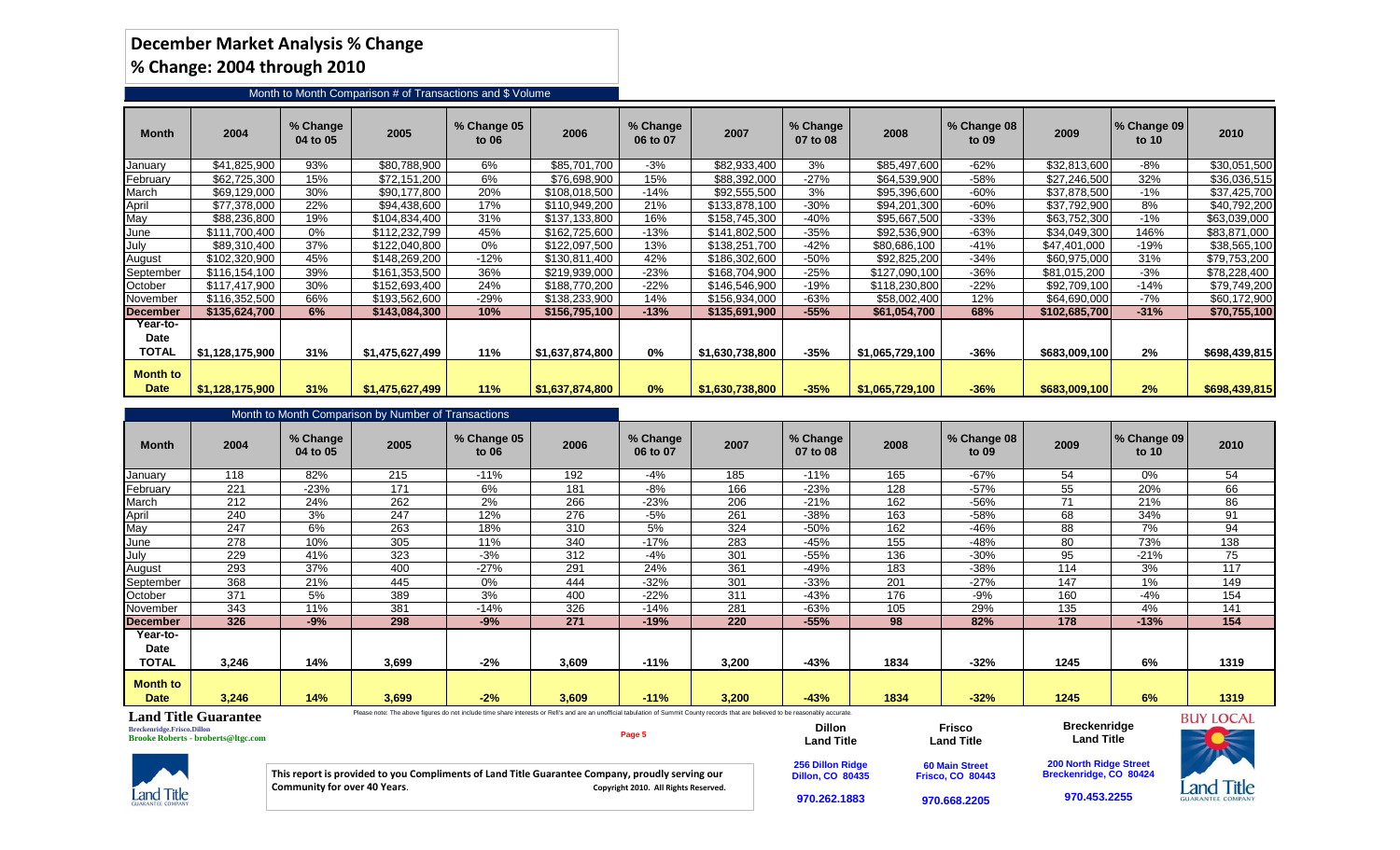**Land Title Guarantee Breckenridge.Frisco.Dillon Brooke Roberts - broberts@ltgc.com 970.453.2255**

**Land Title** 

**Frisco Land Title 60 Main Street Frisco, CO 80443 970.668.2205**

**Dillon Land Title 256 Dillon Ridge Dillon, CO 80435 970.262.1883**

**Breckenridge Land Title 200 North Ridge Street Breckenridge, CO 80424 970.453.2255**

Page 6

### **DECEMBER RESIDENTIAL MARKET SALES BY PRICE POINT**

Summit County sales of Improved Residential Units are included in Analysis

| December 2010 Residential Improved Units - Price Point Summary |                      |                                |                                    |
|----------------------------------------------------------------|----------------------|--------------------------------|------------------------------------|
|                                                                | # Transactions       | <b>Gross Volume</b>            | <b>Percentage Gross</b>            |
| $\leq$ 200,000                                                 | 24                   | \$4,201,600                    | 7%                                 |
| 200,001 to 300,000                                             | 28                   | \$7,081,900                    | 11%                                |
| 300,001 to 400,000                                             | 18                   | \$6,110,900                    | 10%                                |
| 400,001 to 500,000                                             | 18                   | \$8,104,800                    | 13%                                |
| 500,001 to 600,000                                             | 9                    | \$5,070,000                    | 8%                                 |
| 600,001 to 700,000                                             | 10                   | \$6,426,000                    | 10%                                |
| 700,001 to 800,000                                             | 8                    | \$6,051,500                    | 10%                                |
| 800,001 to 900,000                                             | 1                    | \$830,000                      | 1%                                 |
| 900,001 to 1,000,000                                           | $\mathbf{1}$         | \$986,300                      | 2%                                 |
| 1,000,001 to 1,500,000                                         | 8                    | \$9,656,100                    | 15%                                |
| 1,500,001 to 2,000,000                                         | $\overline{1}$       | \$1,600,000                    | 3%                                 |
| 2,000,001 to 2,500,000                                         | $\overline{2}$       | \$4,420,000                    | 7%                                 |
| 2,500,001 to 3,000,000                                         | 1                    | \$2,995,000                    | 5%                                 |
| over \$3 Million                                               | $\Omega$             | \$0                            | 0%                                 |
| Total:                                                         | 129                  | \$63,534,100                   | 100%                               |
| <b>New Construction</b>                                        | <b>Number Trans.</b> | <b>Total Volume</b>            | <b>Average Price</b>               |
| Single Family                                                  | 8                    | \$9,462,400                    | \$1,182,800                        |
| Multi Family                                                   | 4                    |                                | \$821.700                          |
| Vacant Land                                                    | $\Omega$             | \$3,286,800<br>\$0             | \$0                                |
| <b>Resales</b>                                                 | <b>Number Trans.</b> | <b>Total Volume</b>            | <b>Average Price</b>               |
| Single Family                                                  | 38                   | \$24,517,900                   | \$645,208                          |
| Multi Family                                                   | 79                   | \$26,267,000                   | \$332,494                          |
| Vacant Land                                                    | 5                    | \$2,725,000                    | \$545,000                          |
| December 2010 Gross Residential Price Index Number Trans.      |                      | <b>Total Volume</b>            | <b>Average Price</b>               |
| Single Family                                                  | 46                   | \$33,980,300                   | \$738,702                          |
| <b>Multi Family</b>                                            | 83                   | \$29,553,800                   | \$356,070                          |
| <b>Vacant Land</b>                                             | 5                    | \$2,725,000                    | \$545,000                          |
| Full Year 2010: Gross Residential Price Index Number Trans.    |                      | <b>Total Volume</b>            | <b>Average Price</b>               |
| <b>Single Family</b>                                           | 415                  | \$319,880,900                  | \$770,797                          |
| <b>Multi Family</b>                                            | 691                  | \$293,730,300                  | \$425,080                          |
| <b>Vacant Land</b>                                             | 77                   | \$25,920,100                   | \$336.625                          |
| Full Year 2009: Gross Residential Price Index                  | Number Trans.        | <b>Total Volume</b>            | <b>Average Price</b>               |
| Single Family                                                  | 392                  | \$354,771,700                  | \$905,030                          |
| Multi Family                                                   | 655                  | \$260,723,700                  | \$398,051                          |
| Vacant Land                                                    | 69                   | \$27,532,700                   | \$399,025                          |
| Full Year 2008: Gross Residential Price Index                  | Number Trans.        | <b>Total Volume</b>            | <b>Average Price</b>               |
| Single Family                                                  | 470                  | \$392,827,200                  | \$835,803                          |
| Multi Family                                                   | 1001                 | \$464,096,800                  | \$463,633                          |
| Vacant Land                                                    | 151                  | \$71,009,300                   | \$470,260                          |
| Full Year 2007: Gross Residential Price Index                  | <b>Number Trans.</b> | <b>Total Volume</b>            | <b>Average Price</b>               |
| Single Family                                                  | 801                  | \$639,910,300                  | \$798,889                          |
| Multi Family                                                   | 1779                 | \$723,215,400                  | \$406,529                          |
| Vacant Land                                                    | 334                  | \$130,790,200                  | \$391,587                          |
| Full Year 2006: Gross Residential Price Index                  | Number Trans.        | <b>Total Volume</b>            | <b>Average Price</b>               |
| <b>Single Family</b>                                           | 874                  | \$644,359,000                  | \$737,253                          |
|                                                                |                      |                                |                                    |
|                                                                |                      |                                |                                    |
| Multi Family<br>Vacant Land                                    | 1978<br>447          | \$659,665,700<br>\$139,442,300 | $\overline{$}333,501$<br>\$311,951 |

**This report is provided to you Compliments of Land Title Guarantee Company, proudly serving our Community for over 40 Years. Community for over 40 Years. Copyright 2010.** All Rights Reserved.

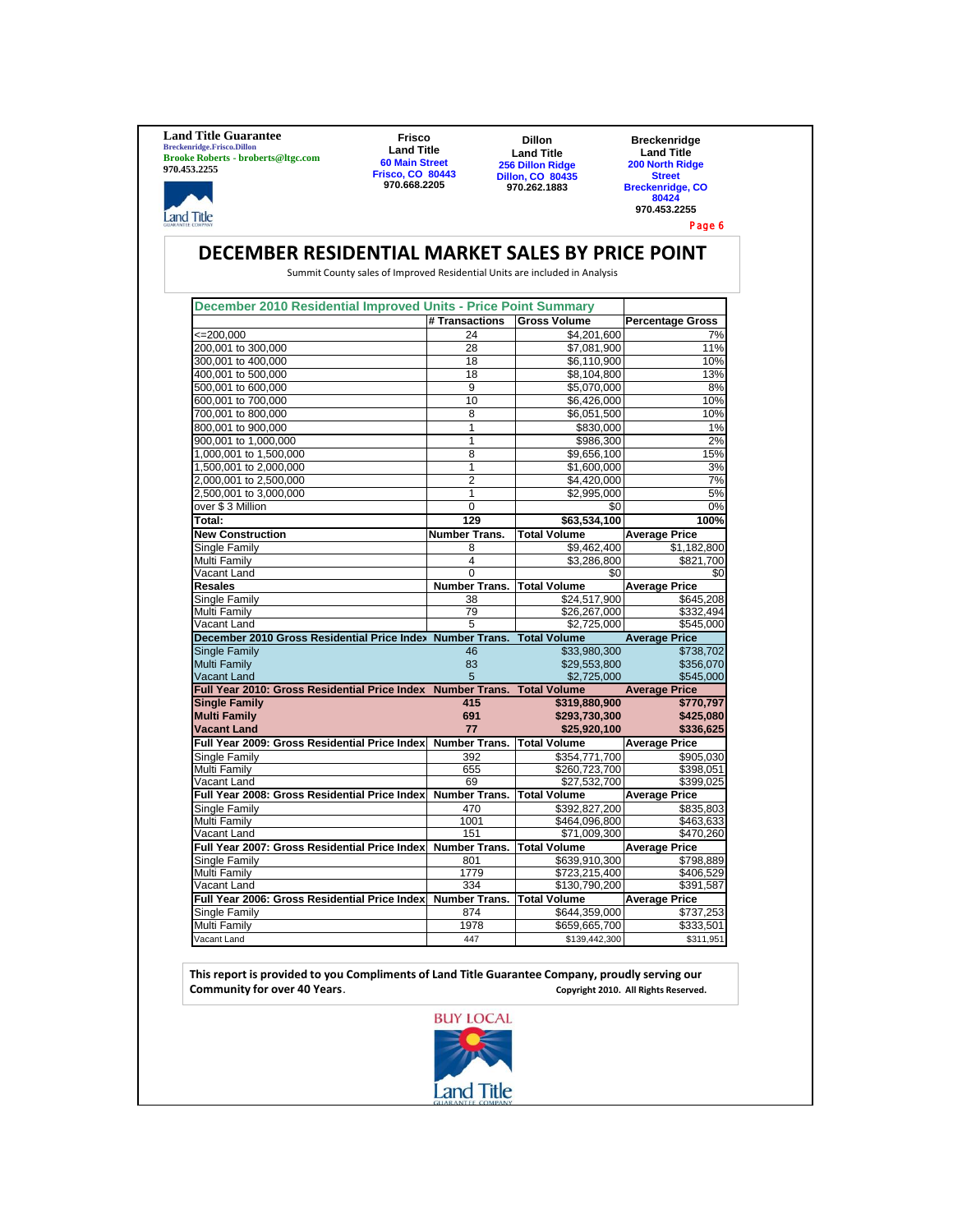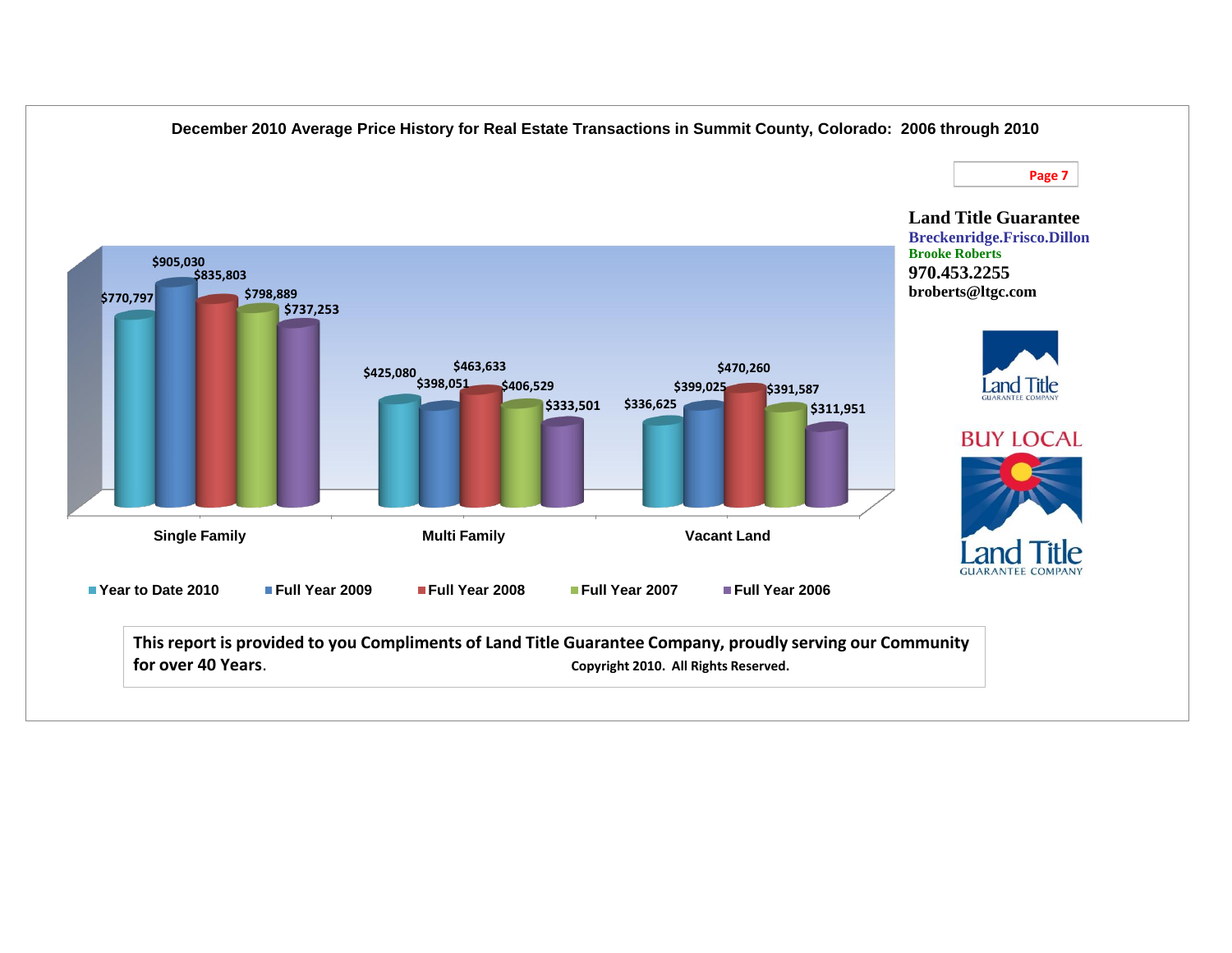| <b>Land Title Guarantee</b><br><b>Breckenridge.Frisco.Dillon</b><br><b>Brooke Roberts - broberts@ltgc.com</b><br>970.453.2255 | <b>Frisco</b><br><b>Land Title</b><br><b>60 Main Street</b><br><b>Frisco, CO 80443</b> |                       | <b>Breckenridge</b><br><b>Land Title</b><br>200 North Ridge<br><b>Street</b> | <b>Dillon</b><br><b>Land Title</b><br><b>256 Dillon Ridge</b><br><b>Dillon, CO 80435</b> | <b>BUY LOCAL</b> |
|-------------------------------------------------------------------------------------------------------------------------------|----------------------------------------------------------------------------------------|-----------------------|------------------------------------------------------------------------------|------------------------------------------------------------------------------------------|------------------|
| <b>Land Title</b>                                                                                                             | 970.668.2205                                                                           |                       | <b>Breckenridge, CO</b><br>80424<br>970.453.2255                             | 970.262.1883                                                                             | Land Title       |
| DECEMBER HISTORICAL COST BREAKDOWN: SUMMIT COUNTY                                                                             |                                                                                        |                       | Sales of Improved Residential Units are included in Analysis                 |                                                                                          |                  |
| Year-to-Date Price Point Summary for Residential Volume: Through December 31st, 2010                                          |                                                                                        |                       |                                                                              |                                                                                          |                  |
| $=200,000$                                                                                                                    |                                                                                        | # Transactions<br>131 | <b>Gross Volume</b><br>\$20,984,400                                          | <b>Percentage Gross</b>                                                                  | 3%               |
| 200,001 to 300,000                                                                                                            |                                                                                        | 209                   | \$53,396,400                                                                 |                                                                                          | 9%               |
| 300,001 to 400,000                                                                                                            |                                                                                        | 192                   | \$67,719,700                                                                 |                                                                                          | 11%              |
| 400,001 to 500,000                                                                                                            |                                                                                        | 144                   | \$65,192,200                                                                 |                                                                                          | 11%              |
| 500,001 to 600,000                                                                                                            |                                                                                        | 105                   | \$57,696,700                                                                 |                                                                                          | 9%               |
| 600,001 to 700,000                                                                                                            |                                                                                        | 66                    | \$42,548,500                                                                 |                                                                                          | 7%               |
| 700,001 to 800,000<br>800,001 to 900,000                                                                                      |                                                                                        | 59<br>55              | \$44,910,300<br>\$47,250,400                                                 |                                                                                          | 7%<br>8%         |
| 900,001 to 1,000,000                                                                                                          |                                                                                        | 25                    | \$23,823,300                                                                 |                                                                                          | 4%               |
| 1,000,001 to 1,500,000                                                                                                        |                                                                                        | 68                    | \$86,192,800                                                                 |                                                                                          | 14%              |
| 1,500,001 to 2,000,000                                                                                                        |                                                                                        | 30                    | \$50,278,000                                                                 |                                                                                          | 8%               |
| 2,000,001 to 2,500,000                                                                                                        |                                                                                        | 14                    | \$30,577,500                                                                 |                                                                                          | 5%               |
| 2,500,001 to 3,000,000<br>over \$3 Million                                                                                    |                                                                                        | $\overline{7}$<br>1   | \$19,091,000                                                                 |                                                                                          | 3%               |
| Total:                                                                                                                        |                                                                                        | 1106                  | \$3,950,000<br>\$613,611,200                                                 |                                                                                          | 1%<br>100%       |
| Year-to-Date Price Point Summary for Residential Volume: Through December 31st, 2009                                          |                                                                                        |                       |                                                                              |                                                                                          |                  |
|                                                                                                                               |                                                                                        | # Transactions        | <b>Gross Volume</b>                                                          | <b>Percentage Gross</b>                                                                  |                  |
| $\leq$ 200,000                                                                                                                |                                                                                        | 105                   | \$16,717,900                                                                 |                                                                                          | 3%               |
| 200,001 to 300,000<br>300,001 to 400,000                                                                                      |                                                                                        | 184<br>194            | \$47,173,500<br>\$68,046,800                                                 |                                                                                          | 8%<br>11%        |
| 400,001 to 500,000                                                                                                            |                                                                                        | 122                   | \$55,005,500                                                                 |                                                                                          | 9%               |
| 500,001 to 600,000                                                                                                            |                                                                                        | 110                   | \$60,660,000                                                                 |                                                                                          | 10%              |
| 600,001 to 700,000                                                                                                            |                                                                                        | 83                    | \$54,163,400                                                                 |                                                                                          | 9%               |
| 700,001 to 800,000                                                                                                            |                                                                                        | 46                    | \$34,976,700                                                                 |                                                                                          | 6%               |
| 800,001 to 900,000<br>900,001 to 1,000,000                                                                                    |                                                                                        | 35<br>32              | \$29,808,500<br>\$30,831,600                                                 |                                                                                          | 5%<br>5%         |
| 1,000,001 to 1,500,000                                                                                                        |                                                                                        | 86                    | \$105,693,800                                                                |                                                                                          | 17%              |
| 1,500,001 to 2,000,000                                                                                                        |                                                                                        | 28                    | \$48,720,700                                                                 |                                                                                          | 8%               |
| 2,000,001 to 2,500,000                                                                                                        |                                                                                        | 10                    | \$22,119,000                                                                 |                                                                                          | 4%               |
| 2,500,001 to 3,000,000<br>over \$3 Million                                                                                    |                                                                                        | $\overline{4}$<br>8   | \$10,985,000<br>\$30,593,000                                                 |                                                                                          | 2%<br>5%         |
| Total:                                                                                                                        |                                                                                        | 1047                  | \$615,495,400                                                                |                                                                                          | 100%             |
| Year-to-Date Price Point Summary for Residential Volume: Through December 31st, 2008                                          |                                                                                        | # Transactions        | <b>Gross Volume</b>                                                          | <b>Percentage Gross</b>                                                                  |                  |
| $\leq 200,000$                                                                                                                |                                                                                        | 144                   | \$23,119,700                                                                 |                                                                                          | 3%               |
| 200,001 to 300,000                                                                                                            |                                                                                        | 227                   | \$58,057,800                                                                 |                                                                                          | 7%               |
| 300,001 to 400,000                                                                                                            |                                                                                        | 271                   | \$94,758,700                                                                 |                                                                                          | 11%              |
| 400,001 to 500,000<br>500,001 to 600,000                                                                                      |                                                                                        | 200<br>155            | \$89,746,200<br>\$85,299,600                                                 |                                                                                          | 10%<br>10%       |
| 600,001 to 700,000                                                                                                            |                                                                                        | 94                    | \$61,607,900                                                                 |                                                                                          | 7%               |
| 700,001 to 800,000                                                                                                            |                                                                                        | 96                    | \$71,786,500                                                                 |                                                                                          | 8%               |
| 800,001 to 900,000                                                                                                            |                                                                                        | 58                    | \$49,526,000                                                                 |                                                                                          | 6%               |
| 900,001 to 1,000,000                                                                                                          |                                                                                        | 48                    | \$46,099,600                                                                 |                                                                                          | 5%               |
| 1,000,001 to 1,500,000                                                                                                        |                                                                                        | 105                   | \$127,884,100                                                                |                                                                                          | 15%              |
| 1,500,001 to 2,000,000<br>2,000,001 to 2,500,000                                                                              |                                                                                        | 45<br>14              | \$76,473,600<br>\$31,224,300                                                 |                                                                                          | 9%<br>4%         |
| 2,500,001 to 3,000,000                                                                                                        |                                                                                        | 8                     | \$21,650,000                                                                 |                                                                                          | 3%               |
| over \$3 Million                                                                                                              |                                                                                        | 5                     | \$19,550,000                                                                 |                                                                                          | 2%               |
| <b>Total:</b>                                                                                                                 |                                                                                        | 1470                  | \$856,784,000                                                                |                                                                                          | 100%             |
|                                                                                                                               |                                                                                        |                       |                                                                              |                                                                                          |                  |
| Page 8                                                                                                                        |                                                                                        |                       |                                                                              |                                                                                          |                  |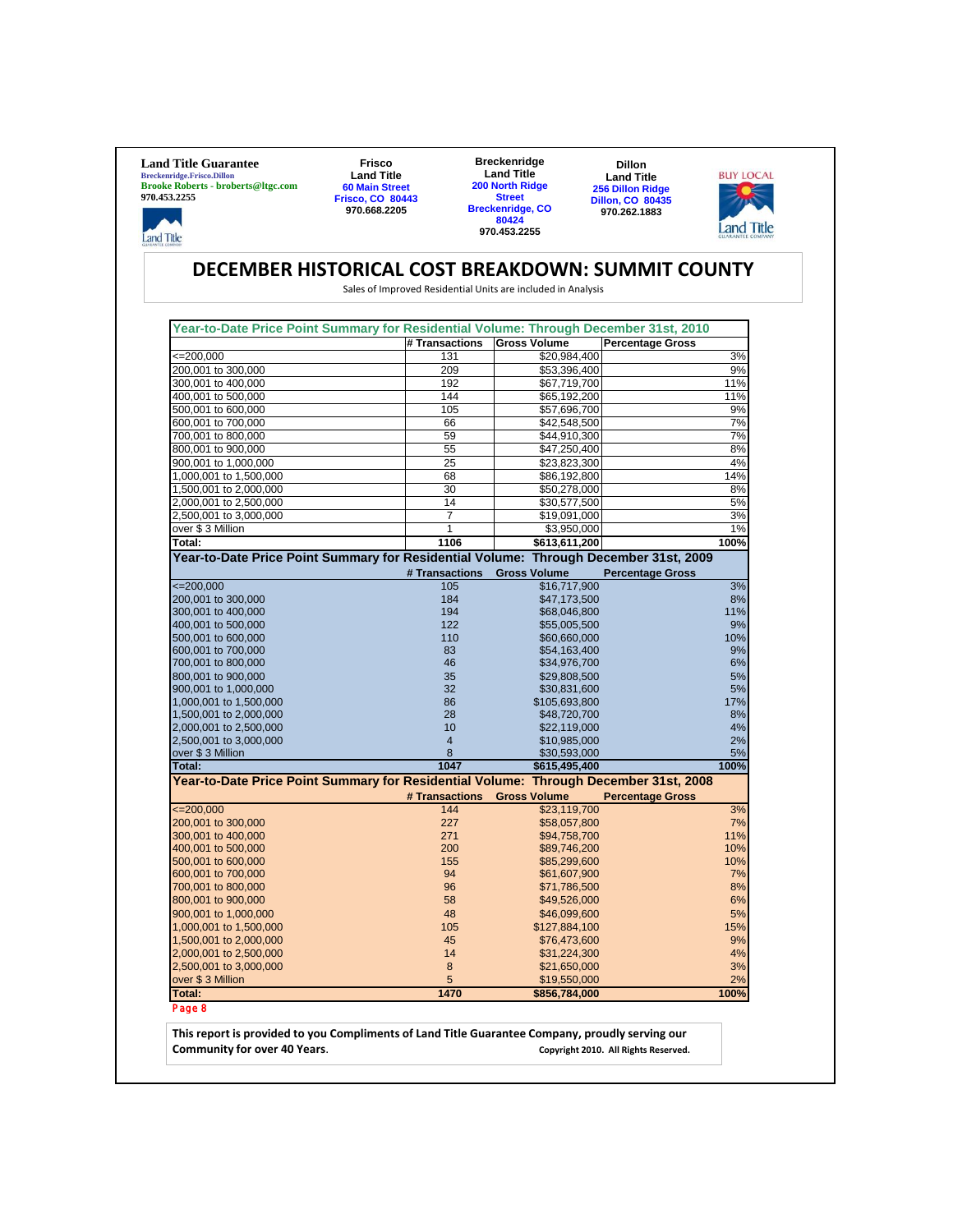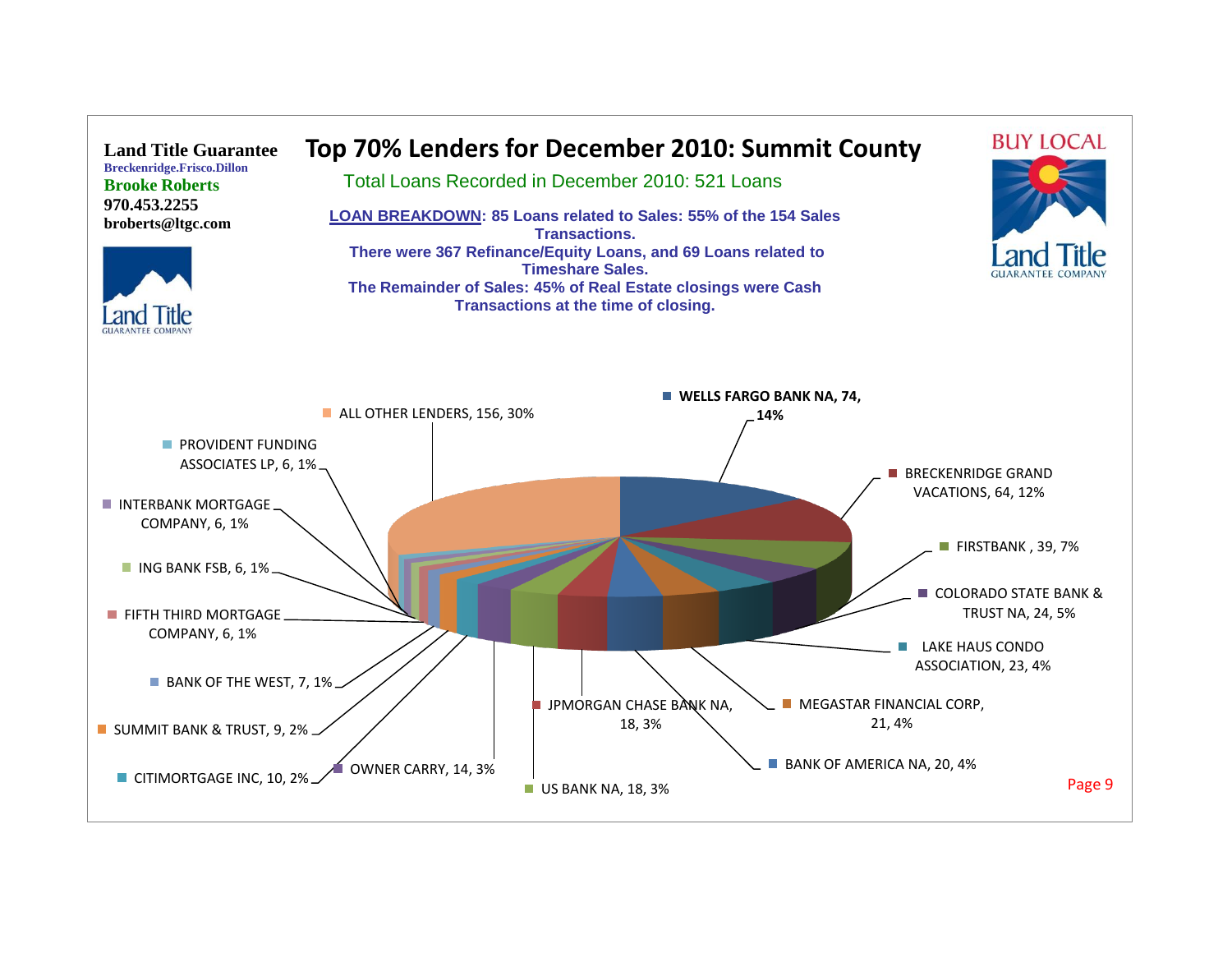## SUMMIT COUNTY BANK SALES: December 2010

### **Page 10**

The Property located at White Cloud Drive aka Angels Lookout Subd Lots 1 through 4, sold on 12/8/2010 for \$650,000 This Home is 8 Bedroom 6 Bath, was built in 2003 and has 7,036 SF Living Area on 3.28 AC Land. (total all 4 Sites). PPSF is \$92.38 The Seller was: Alpine Bank. The Purchaser was: Breck Ltd., LLC. Note: 3 of the lots are Vacant, one lot has the Home on Site.

The Property located at 0910 Copper Road aka Passage Point Condo Unit 417, sold on 12/20/2010 for \$246,000 This Condo is 1 Bedroom 1 Bath, was built in 2000 and has 648 SF Living Area. PPSF is \$379.63 The Seller was: FHLMC. The Purchaser was: Jarod Smilkstein

The Property located at 0074 Lodgepole Circle aka Winterwood Subd Lot 16D, Parcel A, sold on 12/17/2010 for \$300,000 This Home is 3 Bedroom 3 Bath, was built in 1983 and has 1,979 SF Living Area on .25 AC Land. PPSF is \$151.59 The Seller was: FNMA. The Purchaser was: Joel Bramble

The Property located at 0313 Camron Lane aka Quandary Village Subd #2 Lot 14, Block 5, sold on 12/20/2010 for \$100,000 This Home is 4 Bedroom 4 Bath, was built in 2007 and has 4,745 SF Living Area on .50 AC Land. PPSF \$21.07 The Seller was: Indymac Venture, LLC. The Purchaser was: John Curtis Gallagher

The Property located at 0044 Last Chance Lane aka Last Chance Subd Lot 14, Block 1, sold on 12/29/2010 for \$505,000 This Home is 5 Bedroom 3 Bath, was built in 1978 and has 3,267 SF Living Area on .35 AC Land. PPSF is \$154.58 The Seller was: US Bank, NA. The Purchaser was: John H. White, III

The Property located at 0705 Reiling Road aka Vista Point Subd #1 Lot 3, Block 6, sold on 12/15/2010 for \$175,000 This Vacant Site has 1.1705 AC Land Area. PPAC is \$149,509 The Seller was: Trego Wakeeney State Bank. The Purchaser was: Joshua Laverdiere

The Property located at 2300 Lodge Pole Circle aka Treehouse Condo Unit 206, Building C, sold on 12/8/2010 for \$171,000 This Condo is 2 Bedroom 1 Bath, was built in 1975 and has 758 SF Living Area. PPSF is \$225.59 The Seller was: FNMA. The Purchaser was: Joshua Preusse

The Property located at 0076 Cucumber Patch Placer Road aka Cucumber Patch at Shock Hill Condo PH III Apartment Unit Sold on 12/18/2010 for \$319,900 This Condo is a Studio Apartment with 1 Bath, was built in 2001 and has 540 SF Living Area. PPSF is \$592.41 The Seller was: FHLMC. The Purchaser was: Lee Mebel

> **Land Title Guarantee Breckenridge.Frisco.Dillon Brooke Roberts - broberts@ltgc.com 970.453.2255**

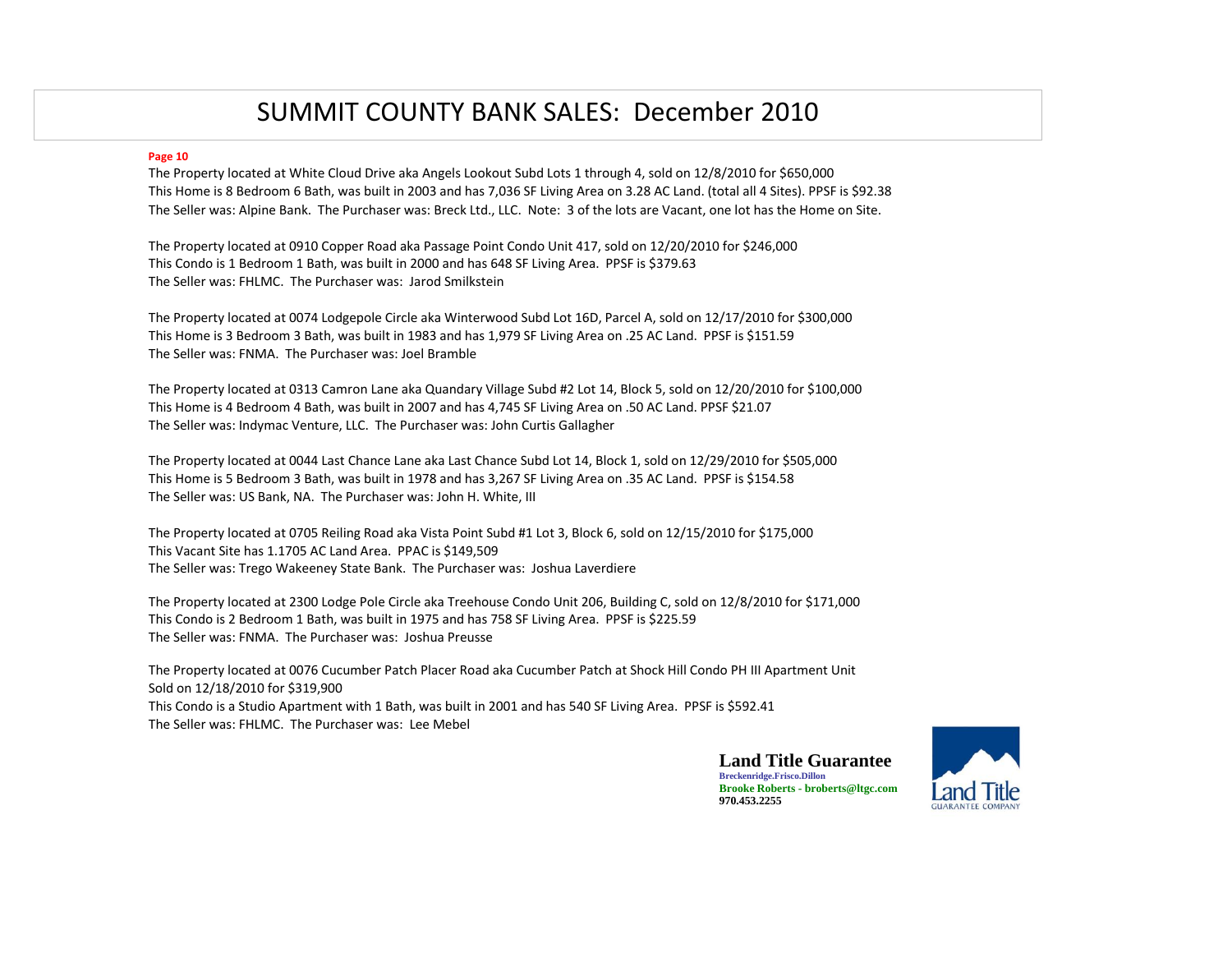### **December 2010 Foreclosure Process Document Breakdown: Summit County <b>Page 11**

|                                                |       |           |            | Unknown: Nol |
|------------------------------------------------|-------|-----------|------------|--------------|
| DECEMBER 2010:                                 | Total | Timeshare | Fee Simple | legal shown  |
| #1 Notice of Election & Demand for Sale: (NED) | 21    |           | 14         |              |
| #2 Certificate of Purchase: (CTP)              |       |           |            | 01           |
| #3 Public Trustee's Deeds: (PTD)               | 10    |           | 6          | 4            |
| <b>Total Foreclosure Documents Filed:</b>      | 31    |           | <b>20</b>  |              |

### **STEP #1: Notice of Election & Demand for Sale:**

This is the first step in the process of foreclosure when an owner is in default.

This starts the foreclosure timeline. Possible outcomes are deferrment, cure, withdrawl

certificate of purchase, and finally Public Trustee's Deed.

This is not a sale of the property it is a Notice of Action. There is no Doc Fee.

### **STEP #2: Certificate of Purchase:**

The Public Trustee must offer the sale of the qualifying debt at a Public Auction.

The sale of the debt must ALWAYS be higher than the debt itself to protect the Lien holder, including fees and outstanding interest unless the lein holder has agreed in advance in writing that there will be unpaid debt to be settled in another fashion, and that they guarantee that amount will be paid.

This is for the NED debt only, there could be other debts/liens/fees/judgements against any given property, it is up to the bidder to research this aspect of their investment.

The Certificate of Purchase is the purchase of a lien only. It is not the sale of the property, it is sale of the debt. There is no Doc Fee.

#### **STEP #3: Public Trustee's Deed:**

After the redemption period where all debts are settled and the property is cleared, the entity that has possession of the Certificate of Purchase can THEN request a Public Trustee's Deed to transfer the title of the property to them by paying the applicable fees and providing the paperwork. This can only happen if the property has not been redeemed, cured, deferred or withdrawn from the process and all debts including judgements/lients & other fees have been settled. It is not a market sale of the property, but it does transfer property rights to the Certificate of Purchase holder. There is no Doc Fee.

### **AFTER THE LAST STEP:**

*Once the Bank receives the Public Trustee's Deed, they are the legal owners and now free to Re-Sell the property via Warranty Deed. All of these Re-Sales are shown in our* **Monthly Market Analysis**, *as they are market transactions and they do have a Doc Fee.*



**Land Title Guarantee Breckenridge.Frisco.Dillon Brooke Roberts 970.453.2255 broberts@ltgc.com**

**This report is provided to you Compliments of Land Title Guarantee Company, proudly serving our Community for over 40 Years. Community for over 40 Years. Copyright 2010.** All Rights Reserved.

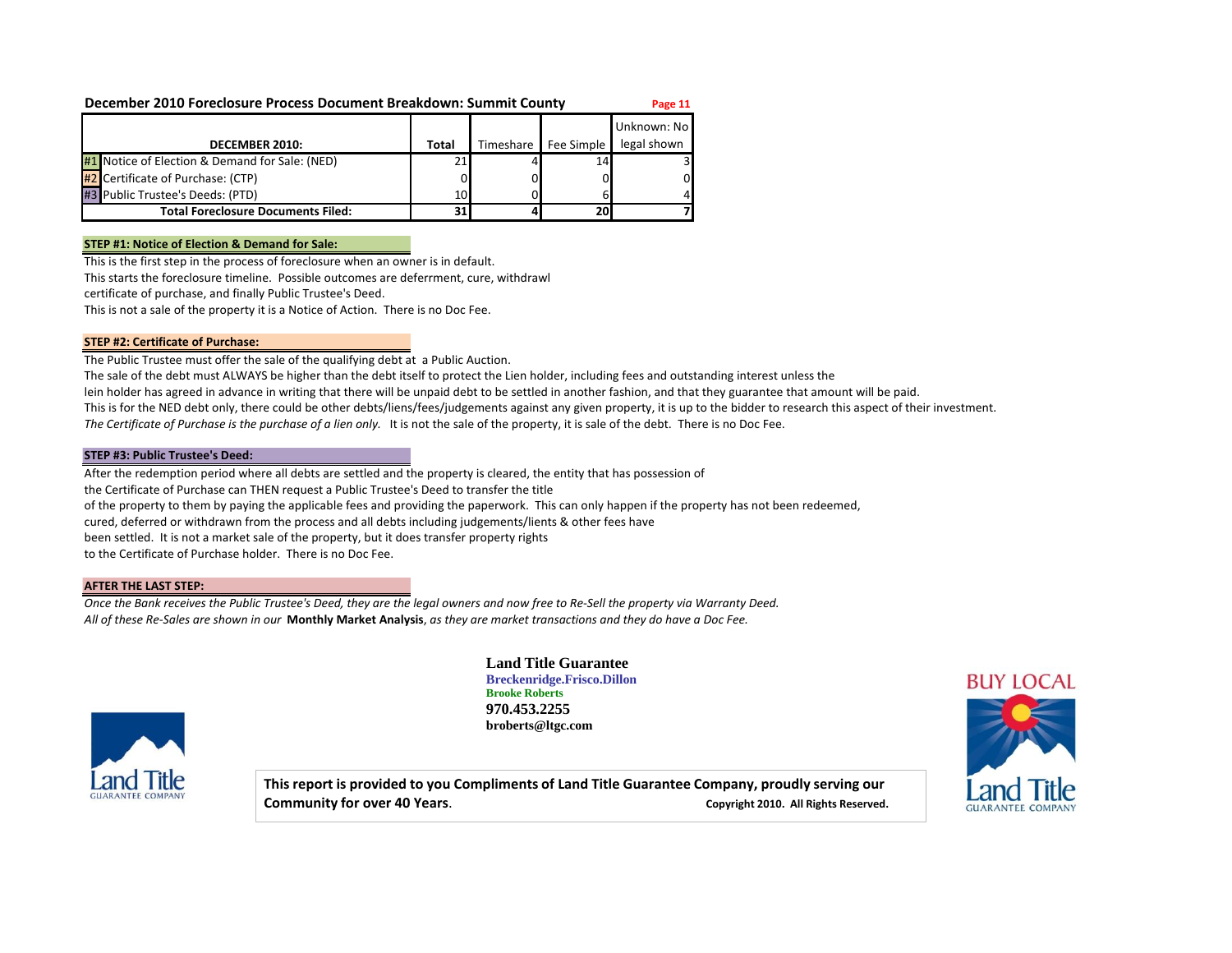### **YEAR-TO-DATE SUMMARY OF FORECLOSURE ACTIONS: December Edition Page 12**